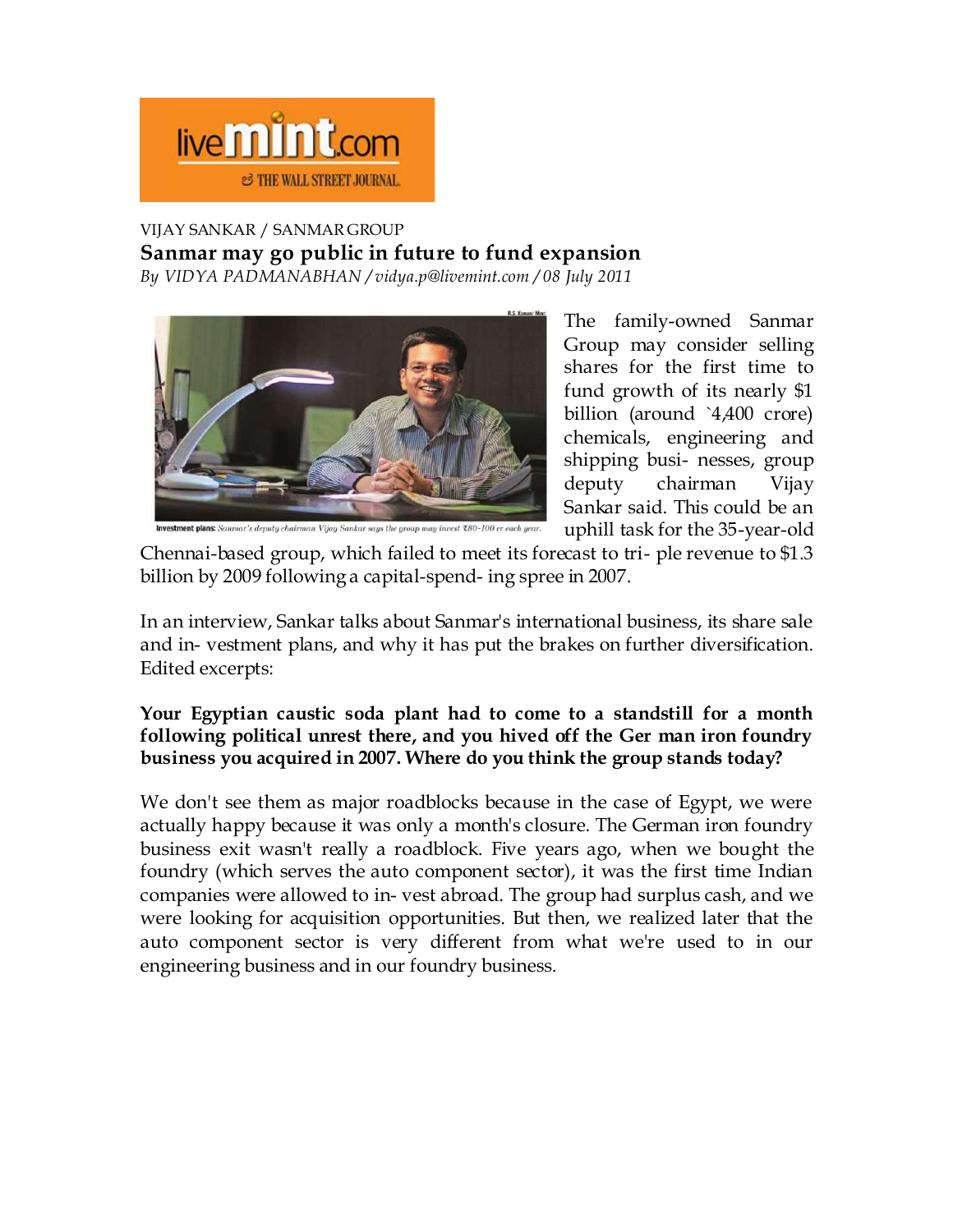# **Does that experience mean you may not diversify in the future?**

Our core areas are engineering, chemicals and shipping, which itself is very large. There is no constraint for growth in these three areas. And we are in the Indian market. India is facing a growth of 10-15% at least in the next 10-15 years. We have to just keep up with that growth. So we don't see any need to look outside these areas in the future, at least in the medium term.

#### **In 2007, you embarked on a major expansion effort--you announced a plan to reach \$1.3 billion in revenue by 2009--that didn't happen, did it?**

By March 2011, actually we reached `4,200 crore (\$942 mil- lion). For the current year, we have a target of 15-20% overall growth, a lot of it coming from our engineering business.

# **The chemical company you call your flagship company, Chemplast Sanmar, has had three consecutive years of losses. Do you see that changing this year?**

A lot of it is not in our hands. A lot of it is oil prices and other factors. As I said, we're bringing on- stream our Egyptian plant this year. It depends on how the commissioning goes and how the product prices hold up. But certainly it has recovered from the earlier year.

#### **In the last few years, Chemplast Sanmar had to face legal challenges based on environmental regulations to a coalfired power plant in Mettur and a PVC plant in Cuddalore. Though both are functional today, there were major delays in their commissioning. What is your response to criticism on environ mental grounds?**

Our group philosophy has al- ways been to be 100% in compliance with law as well as ahead of regulations as far as the environment goes. For example, in Mettur, we're the only caustic soda plant in the country--there are about 20-30 in the country--we are the only one which has got a second level failure protection if there is a power shut-off, if the backup shuts off, we have some- thing that traps chlorine, and prevents it from leaking. Nobody else has it. These don't get spoken about.